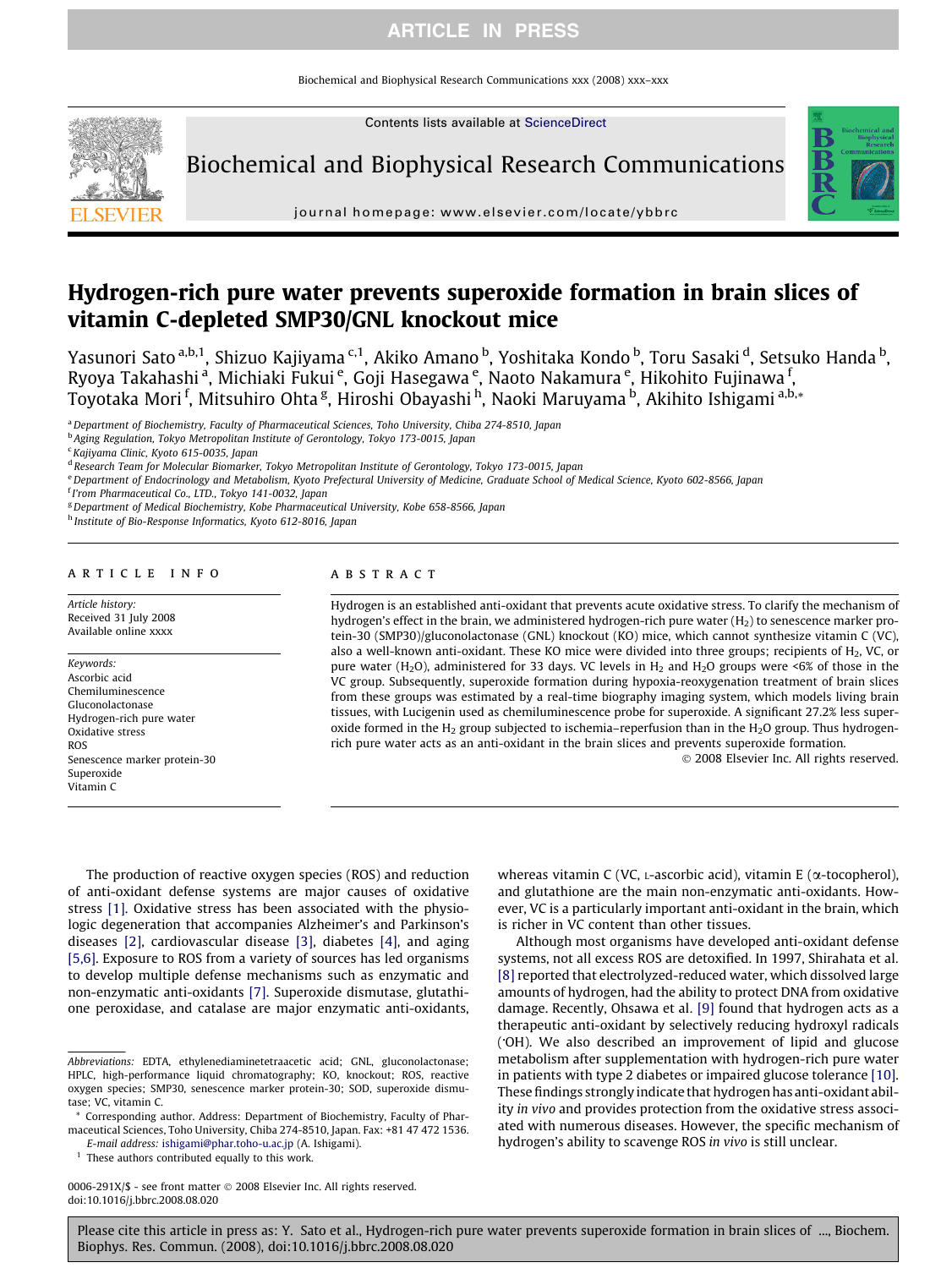In 1991, we originally identified senescence marker protein-30 (SMP30) as a distinctive protein, the expression of which decreases in an androgen-independent manner with aging [\[11\].](#page-4-0) Moreover, we established SMP30/gluconolactonase (GNL) knockout (KO) mice, which cannot synthesize VC in vivo, because SMP30 is an alternative name for GNL, a factor in the VC biosynthetic pathway [\[12,13\].](#page-4-0) Our recent study revealed that the SMP30/GNL knockout (KO) mouse develops scurvy when fed a VC-deficient diet [\[12\].](#page-4-0) Moreover, oxidative stress increases in brains from SMP30/GNL KO mice, without influencing the status of other anti-oxidant enzymes such as superoxide dismutase, glutathione peroxidase, and catalase [\[14\]](#page-4-0). Thus, the SMP30/GNL KO mouse is a powerful tool for investigating the mechanism used by anti-oxidant agents to scavenge ROS exclusively without affecting other anti-oxidant enzymes.

In this study, we found that hydrogen-rich pure water scavenges superoxide in the brain slices from VC-depleted SMP30/ GNL KO mice. The real-time biography superoxide system we used indicated that hydrogen acts as an anti-oxidant that specifically eliminates superoxide in the brain in vivo.

#### Materials and methods

Hydrogen-rich pure water. Pure water was produced by the following processes: passage through (1) a reverse osmosis/ultrafiltration unit, (2) an ion-exchange resin, and (3) an ultrafiltration membrane (pure water: pH 6.9 ± 0.05; electric conductivity  $0.7 \pm 0.2 \,\mu\text{S/cm}$ ). Hydrogen-rich pure water then resulted from dissolving hydrogen gas directly into pure water and had the following physical properties:  $pH$  6.7  $\pm$  0.1, low electric conductivity (0.9  $\pm$  0.2  $\mu$ S/cm), high content of dissolved hydrogen (1.2  $\pm$  0.1 mg/L), low content of dissolved oxygen  $(0.8 \pm 0.2 \text{ mg/L})$ , and an extremely negative redox potential (–600 ± 20 mV). To prevent the loss of hydrogen, the hydrogen-rich pure water was sealed in 300 mL aluminum pouches and stored at room temperature.

SMP30/GNL KO mice. SMP30/GNL KO mice were generated with the gene targeting technique described previously [\[13\]](#page-4-0). Female KO (SMP30/GNL<sup>-/-</sup>) mice were mated with male KO (SMP30/GNL<sup>Y/-</sup>) mice to produce all male and female KO mice. Genotypes of SMP30/GNL KO mice were determined as described previously [\[13\]](#page-4-0). SMP30/GNL KO mice were weaned at 30 days of age, at which time they were divided into groups with free access to either hydrogen-rich pure water  $(H_2)$ , VC water (VC), or pure water  $(H<sub>2</sub>O)$  for 33 days. The  $H<sub>2</sub>$  group drank hydrogen-rich pure water the VC group drank pure water containing VC  $(1.5 \text{ g/L})$  and 10  $\mu$ M ethylenediaminetetraacetic acid (EDTA), whereas the H<sub>2</sub>O group drank pure water without  $H_2$  and VC. Glass water bottles containing  $H_2$ , VC, and  $H_2O$  were changed twice daily until the experiment ended. All mice were fed a VC-deficient diet (CL-2, CLEA Japan, Tokyo, Japan). Throughout the experiment, animals were maintained on a 12-h light/dark cycle in a controlled environment. All experimental procedures using laboratory animals were approved by the Animal Care and Use Committee of the Toho University and Tokyo Metropolitan Institute of Gerontology.

Preparation of brain tissue and VC measurement. Brains were rapidly removed from all mice and placed on a tissue cutter. Coronal slices cut 300 µm thick were transferred into ice-cold Krebs-Ringer solution (124 mM NaCl, 5 mM KCl, 2 mM CaCl<sub>2</sub>, 1 mM MgCl<sub>2</sub>, 1.2 mM KH<sub>2</sub>PO<sub>4</sub>, 26 mM NaHCO<sub>3</sub> and 10 mM glucose) equilibrated with 95%  $O<sub>2</sub>/5% CO<sub>2</sub>$ . For VC measurement, brain slices were homogenized in 10 mM Tris–HCl (pH 8.0) containing 1 mM PMSF by using glass-teflon homogenizer and centrifuged at 21,000g for 30 min at  $4^{\circ}$ C. The supernatants obtained were immediately mixed with 5% metaphosphate and kept at  $-80$  °C until use. Samples were treated with 0.1% dithiothreitol to reduce dehydroascorbic acid to ascorbic acid and analyzed by HPLC using an Atlantis dC18 5 um column (4.6  $\times$  150 mm, Nihon Waters, Tokyo, Japan). The mobile phase was 50 mM phosphate buffer (pH 2.8), 0.2 g/L EDTA, 2% methanol at a flow rate of 1.3 mL/min, and electrical signals were recorded by using an electrochemical detector with a glassy carbon electrode at +0.6 V [\[16,17\]](#page-4-0). Total VC in this preparation of brain tissue was measured by using a high-performance liquid chromatography (HPLC)-electrochemical detection method as described previously [\[15\].](#page-4-0)

Dynamic chemiluminescence image of superoxide during hypoxiareoxygenation in brain slices by real-time biography. To estimate the dynamic changes of superoxide radical formation during hypoxiareoxygenation, we previously developed a real-time biography imaging system [\[18,19\]](#page-4-0). Here, we determined superoxide radical formation by chemiluminescence emission distribution imaging, for which the intact brain slices were pre-incubated in a chamber filled with oxygenated Krebs-Ringer solution with  $2$  mM  $N$ , $N'$ -dimethyl-9,9'-biacridinium dinitrate (Lucigenin) (Sigma, St. Louis, MO, USA) for 45 min at 34  $\degree$ C. After a 45 min pre-incubation, the brain slices were incubated for an additional 120 min in the same oxygenated environment (95%  $O<sub>2</sub>/5$ %  $CO<sub>2</sub>$ ) in the imaging chamber at 34 °C. Then the conditions were made hypoxic (95%  $N_2/5\%$  CO<sub>2</sub>) for 15 min, returned to an oxygenated environment, and incubated again for up to 120 min. Images of brain slices were acquired every 15 min during the intervals of oxygenation, hypoxia, and then reoxygenatation for up to 255 min (17 frames). Image brightness was represented by the same scale in all frames.

Statistical analysis. Results are expressed as means ± SEM. The probability of statistical differences between experimental groups was determined by Student's t-test or ANOVA as appropriate. For one- and two-way ANOVAs, we used KaleidaGraph software (Synergy Software, Reading, PA, USA). Statistical differences were considered significant at  $p < 0.05$ .

#### Results

#### Effect of hydrogen-rich pure water on body weight

SMP30/GNL KO mice were divided into three groups, mice fed hydrogen-rich pure water  $(H_2)$ , VC water (VC), or pure water  $(H<sub>2</sub>O)$  after weaning at 30 days of age. To investigate the effect of  $H_2$ , VC, or  $H_2O$  administration on growth, we compared body weight changes ([Fig. 1](#page-2-0)). All three groups of SMP30/GNL KO mice gained the same amount of weight throughout the experiment. That is, the body weights of  $H_2$ , VC, and  $H_2O$  administration groups at 63 days of age were  $26.1 \pm 0.5$ ,  $25.0 \pm 1.1$ , and  $24.9 \pm 0.9$  g, respectively.

Total vitamin C levels in the brain after ingestion of hydrogen-rich pure water

Next, we determined the quantity of total VC in the brains of SMP30/GNL KO mice fed  $H_2$ , VC, or  $H_2O$ , until they reached 63 days of age. The brains from  $H_2$  and  $H_2O$  administration groups had <6% of the VC values obtained for SMP30/GNL KO recipients of VC ([Fig.](#page-2-0) [2](#page-2-0)). Total VC level in brain slices from  $H_2$ , VC, and  $H_2O$  administration groups were  $0.3 \pm 0.1$ ,  $5.5 \pm 0.4$ , and  $0.3 \pm 0.1$  µg/mg protein, respectively.

Superoxide formation during hypoxia-reoxygenation in a model of the living brain

To ascertain whether hydrogen-rich pure water protects the brain from ROS generation, we measured superoxide formation during hypoxia-reoxygenation treatment with a real-time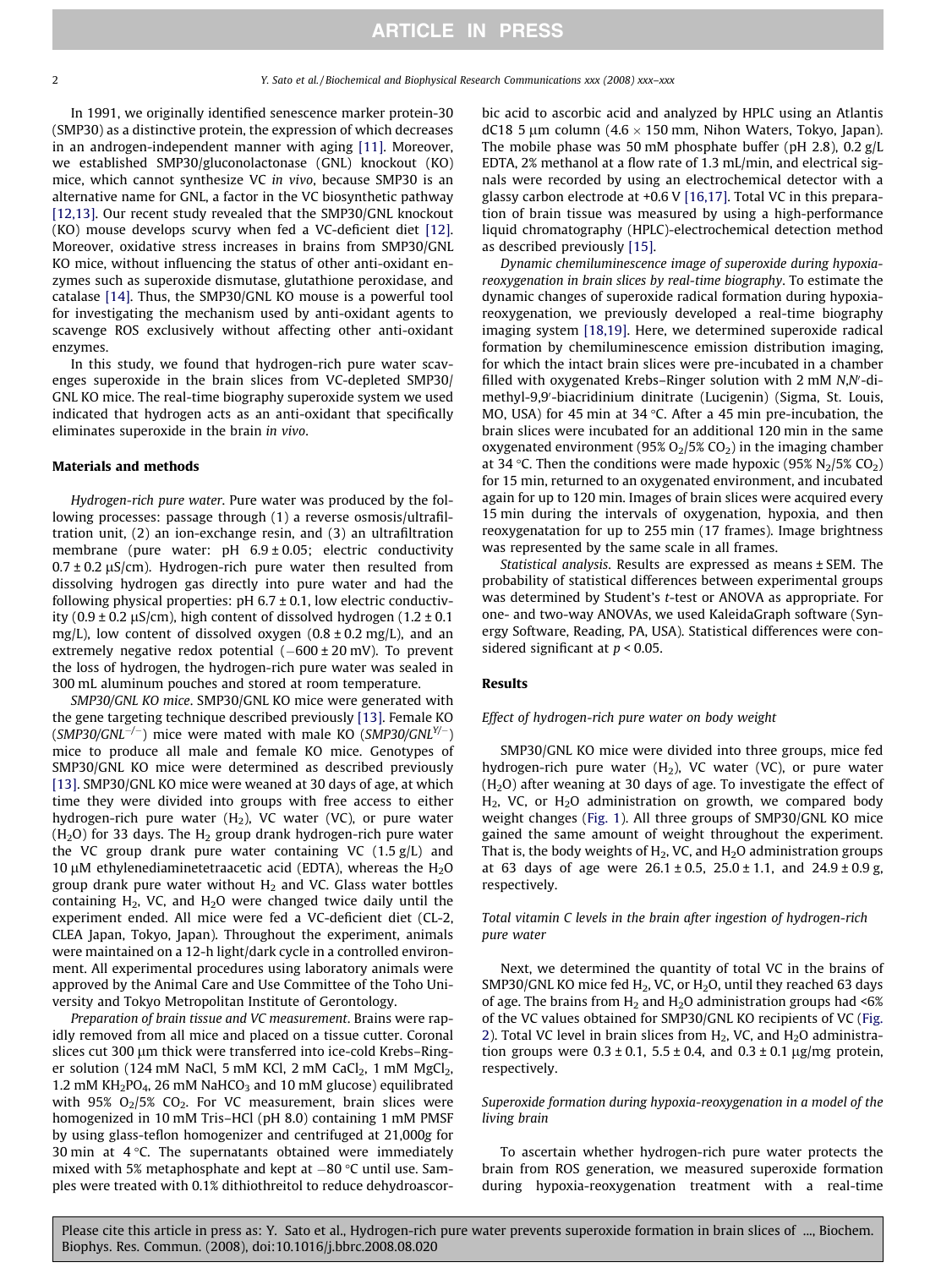<span id="page-2-0"></span>

Fig. 1. Body weight changes of SMP30/GNL KO mice given either  $H_2$ , VC, or  $H_2O$ . SMP30/GNL KO mice weaned at 30 days of age were divided into three groups: recipients of either hydrogen-rich pure water (H<sub>2</sub>), VC water (VC) or pure water  $(H<sub>2</sub>O)$ . Their body weights were measured, and the mean changes were plotted until the animals were 63 days of age. Values are expressed as a means ± SEM of 10 animals.



Fig. 2. VC levels in brains from the  $H_2$ , VC, and  $H_2O$  administration groups of SMP30/GNL KO mice. After weaning at 30 days, mice were grouped by those given free access to  $H_2$ , VC, or  $H_2O$  for 33 days. Glass water bottles containing  $H_2$ , VC, and H2O were change twice daily until the experiment ended. Values are expressed as a means  $\pm$  SEM of five animals.  $\dot{p}$  < 0.01 as compared to the VC group.

biography imaging system using Lucigenin as chemiluminescence probe in brain tissues. Chemiluminescence emission images were obtained every 15 min from up the start of incubation until 255 min afterward, including the periods of oxygenation, hypoxia, and then reoxygenation. The time course of superoxide formation in the brain slices from  $H_2$ , VC, and  $H_2O$  administration groups of SMP30/GNL KO mice are shown in [Fig. 3](#page-3-0)A. Superoxide formation was markedly decreased during the hypoxic condition (95%  $N_2$ )  $5\%$  CO<sub>2</sub>) and then increased during the oxygenated state lasting for 120 min. Superoxide formation in all three groups reached a maximum after 30 min of hypoxia, then gradually decreased and returned to the basal level. Superoxide formation at the maximal time of reoxygenation in  $H_2$ , VC, and  $H_2O$  administration groups was 7.45 ± 0.45, 5.36 ± 0.35, and 9.95 ± 0.74 counts/pixel for each 15 min reading, respectively. Superoxide formation during reoxygenation was calculated as an average over the 135–180 min time period [\(Fig. 3B](#page-3-0)). The  $H_2$ - and  $H_2O$ -only groups formed 1.9- and 1.4fold higher levels of superoxide than the VC group did under the reoxygenation condition, respectively ([Fig. 3](#page-3-0)B). Moreover, superoxide formation in the group given  $H_2$  was a significant 27.2% lower than that in the  $H_2O$  administration group. A typical image of chemiluminescence in brain slices at basal, hypoxic, and reoxygenated conditions appear in [Fig. 4](#page-3-0). Superoxide formation was distributed heterogeneously throughout the brain regions and did not change significantly during hypoxia-reoxygenation treatment.

## Discussion

In this study, we demonstrated that the administration of hydrogen-rich pure water created a pronounced decrease of superoxide formation in brain slices. These brain tissues came from VC-negative SMP30/GNL KO mice and were examined during hypoxia-reoxygenation treatment by using a real-time biographic system in which Lucigenin functioned as a chemiluminescence probe that detects superoxide. This outcome reflects a decrease of ROS generation in brain slices during ischemia and coincides with the report of Ohsawa et al. [\[9\]](#page-4-0) indicating that hydrogen acts as a therapeutic anti-oxidant by selectively reducing OH. During ischemia, massive ATP consumption leads to accumulation of the urine catabolites hypoxanthine and xanthine, which upon subsequent reperfusion and influx of oxygen are metabolized by xanthine oxidase to produce enormous amounts of superoxide and - OH [\[20\].](#page-4-0) We showed here that mice fed hydrogen-rich pure water formed 27.2% less superoxide when reoxygenated after an interval of hypoxia than mice fed pure water alone ([Fig. 3](#page-3-0)). We speculate that the mechanism of this decrease in superoxide is the ability of hydrogen to reduce both 'OH and superoxide under specific conditions such as ischemia and reperfusion in vivo. Underlying this speculation is the fact that hydrogen can readily permeate the cell membrane and protect DNA from damage by ROS thereby influencing gene transcription [\[8,9\]](#page-4-0). An alternative possibility is that hydrogen permeates mitochondria and directly reduces the production of superoxide.

Recentlywe reported that superoxide-dependent chemiluminescent intensity in brain tissues from senescence accelerated mice (SAM) of the C57/BL6 strain, Wister rats, and pigeons clearly increased in an age-dependent manner [\[19\]](#page-4-0). The rate of this age-related increase in superoxide-dependent chemiluminescence was inversely related to the maximal lifespan of these animals; however, the activity of superoxide dismutase (SOD) in the brain was unchanged during the aging process. These findings strongly suggest that the reactive oxygen may be a signal that determines the aging process. Here, we used SMP30/GNL KO mice, which cannot synthesize VC in vivo [\[12\],](#page-4-0) as a model of aging and oxidative stress and found that, in the absence of VC supplementation, superoxide generation in the brain slices increased during hypoxia-reoxygenation treatment (Figs. 2 and 3). VC is well known as a strong anti-oxidant that removes superoxide in vitro [\[21–24\]](#page-4-0); however, there is less evidence to prove that this effect actually occurs in vivo.

In our hands, reactive oxygen-dependent chemiluminescence was visible in a heterogeneous distribution throughout the brain ([Fig. 4\)](#page-3-0), although the intensity was greater in white matter than in gray matter. This heterogeneity did not significantly change during oxygenation and hypoxia-reoxygenation. However, since Okabe et al. [\[25\]](#page-4-0) found less SOD activity in white matter than gray matter by histochemical localization analysis, the greater chemiluminescent intensity we noted in white matter could be explained by the latter's weaker SOD activity.

Subsequently, Fukuda et al. reported that inhalation of hydrogen gas suppressed hepatic injury caused by ischemia–reperfusion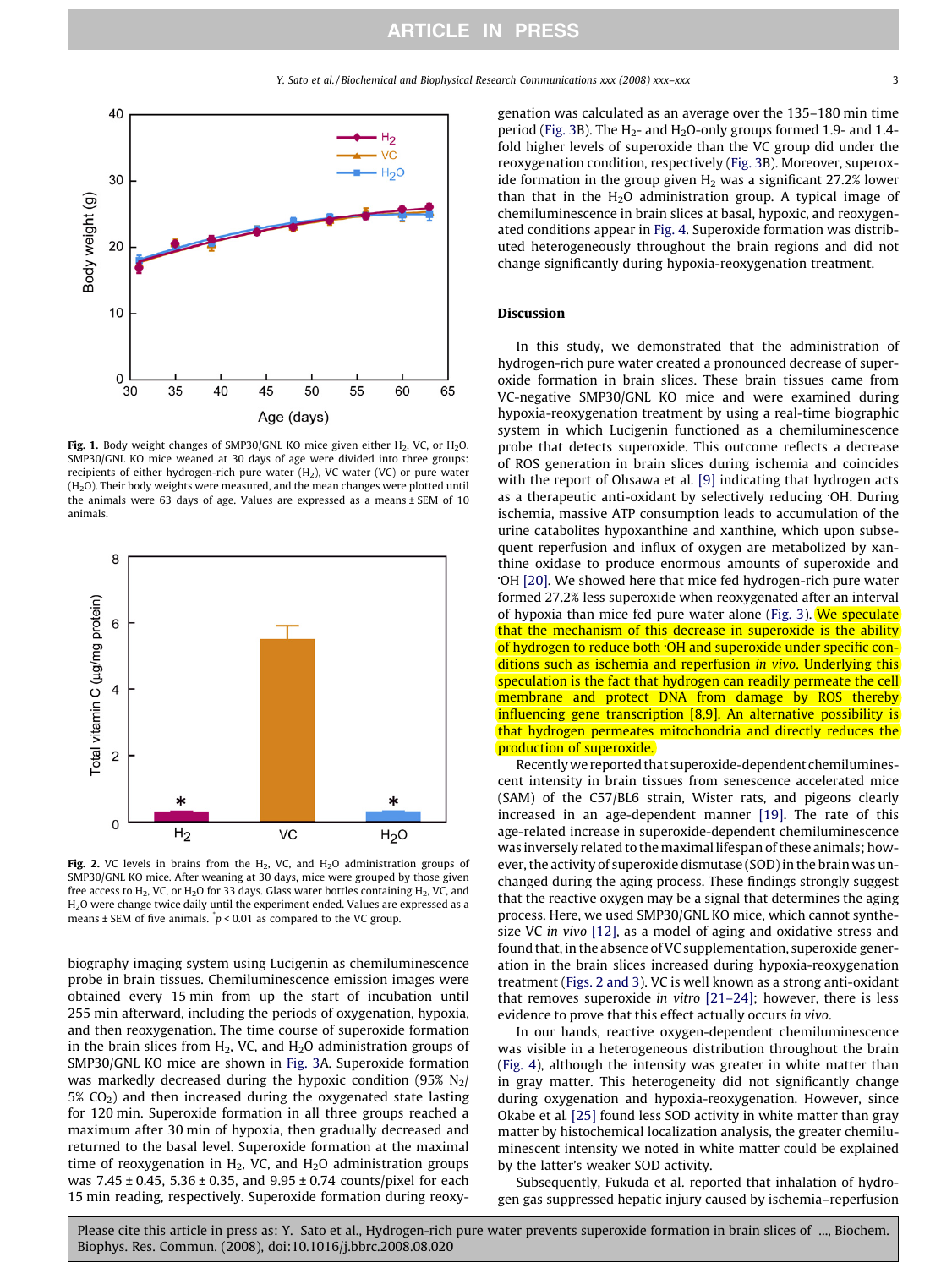<span id="page-3-0"></span>4 Y. Sato et al. / Biochemical and Biophysical Research Communications xxx (2008) xxx–xxx



Fig. 3. Changes of chemiluminescent intensity in the brain slices during oxygenation and hypoxia-reoxygenation. (A) Brain slices from  $H_2$ , VC, and  $H_2$ O administration groups were incubated with 2 mM Lucigenin in oxygenated (95% O<sub>2</sub>/5% CO<sub>2</sub>) Krebs–Ringer medium in a chamber for 120 min (0-120 min). Then the slices were incubated in a hypoxic state (95%  $N_2/5$ % CO<sub>2</sub>) for 15 min (120-135 min) and returned to oxygenated atmosphere for 120 min (135-255 min). Values for superoxide-dependent chemiluminescent intensity were acquired every 15 min and expressed as counts/pixel for each 15 min reading. (B) Superoxide formation during reoxygenation was calculated as averages from 135 to 180 min. Values are expressed as a means ± SEM of 10 animals.  $p < 0.01$  and  $\ddot{\phantom{a}}p < 0.05$  as compared to the VC group.  $\ddot{\phantom{a}}p < 0.01$  and  $\ddot{\phantom{a}}r > 0.05$ as compared to the  $H<sub>2</sub>O$  group.



Fig. 4. Typical images of chemiluminescence in brain slices under basal, hypoxic, and reoxygenated conditions. Images were acquired during intervals of (A) oxygenation (105–120 min), (B) hypoxia (120–135 min), and then (C) reoxygenation (150–165 min). (D) Brightness is represented by the same area and scale in each image.

[\[26\]](#page-4-0), and Hayashida et al. reported that inhalation of hydrogen gas limited the extent of myocardial infarction resulting from myocardial ischemia–reperfusion injury [\[27\]](#page-4-0). Our results support and extend those findings with the demonstration that hydrogen-rich pure water decreases superoxide formation caused by ischemia– reperfusion in the brain slices. Collectively, these data strongly suggest that hydrogen-rich pure water has beneficial anti-oxidant effects that increase resistance to the excessive oxidative stress prevalent in many states of physiologic degeneration.

# Acknowledgments

This study is supported by a Grant-in-Aid for Scientific Research from the Ministry of Education, Science, and Culture, Japan (to A.I., S.H. and N.S.), and a Grant-in-Aid for Smoking Research Foundation, Japan (to A.I.). We thank Ms. P. Minick for the excellent English editorial assistance. Vitamin C powder was kindly provided by DSM Nutrition Japan.

#### References

- [1] D.J. Betteridge, What is oxidative stress?, Metabolism 49 (2000) 3–8.
- [2] D.A. Butterfield, J. Kanski, Brain protein oxidation in age-related neurodegenerative disorders that are associated with aggregated proteins, Mech. Ageing Dev. 122 (2001) 945–962.
- [3] R.M. Touyz, Reactive oxygen species and angiotensin II signaling in vascular cells—implications in cardiovascular disease, Braz. J. Med. Biol. Res. 37 (2004) 1263–1273.
- [4] I.M. Olivares-Corichi, G. Ceballos, C. Ortega-Camarillo, A.M. Guzman-Grenfell, J.J. Hicks, Reactive oxygen species (ROS) induce chemical and structural changes on human insulin in vitro, including alterations in its immunoreactivity, Front. Biosci. 10 (2005) 838–843.